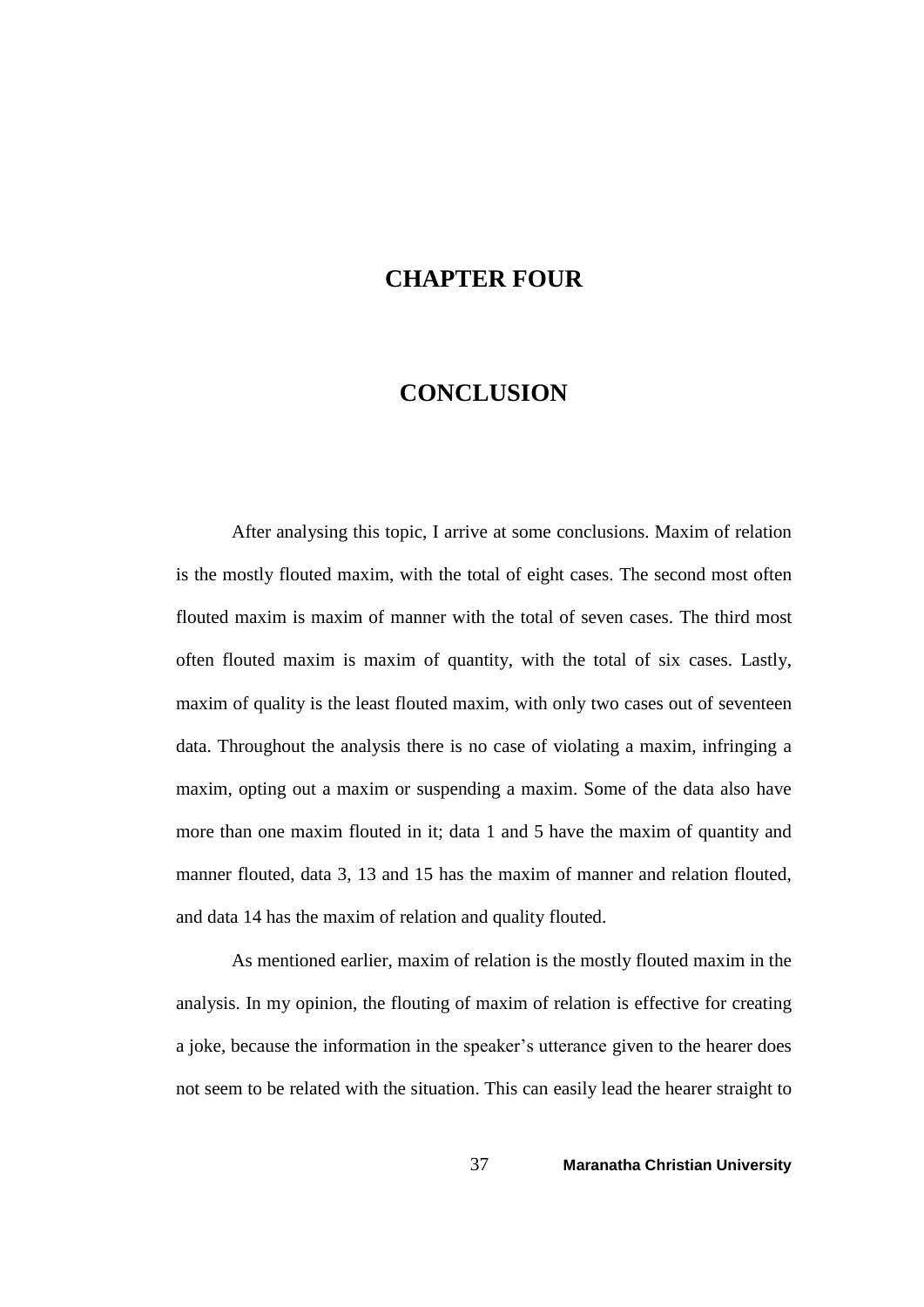what the speaker thinks, creating a bridge between two different topics that are normally not connected with each other. Because of this, a great number of topics could be mixed up together with creative thinking and create many kinds of jokes. A good example is the analysis of data 4. The friend asks about how much weight the wife has lost, but the husband says *two weeks* instead. The two utterances are obviously unrelated, yet in the joke they are connected with each other.

On the other hand, maxim of manner is also often flouted. When the maxim of manner is flouted, the speaker's utterance becomes long-winded or indirect, thus the information received by the hearer is not straight to what the situation needs. This leads the hearer to interpret the information according to his knowledge, which could delay the understanding of what the speaker really means with his utterance. The analysis of data 1 shows this phenomenon, as the trucker will not consider that the couple shares everything literally, until the wife mentions it to the trucker directly. It could be noticed that the implicature from the flouting of maxim of manner is still about the topic at hand, thus makes it limited and not quite suitable for creating a joke.

Maxim of quantity is flouted in some of the data as well, and it is quite understandable to be used for a joke because the speaker gives either more or less information to the hearer than what the situation requires. The lack or excess of information requires the hearer to add his own assumption on the meaning of the speaker's utterance which can cause a misunderstanding, depending on what the speaker really means. The final outcome of the assumption could have a lot of possibilities, which makes them ideal for creating a joke. This is visible in the

38 **Maranatha Christian University**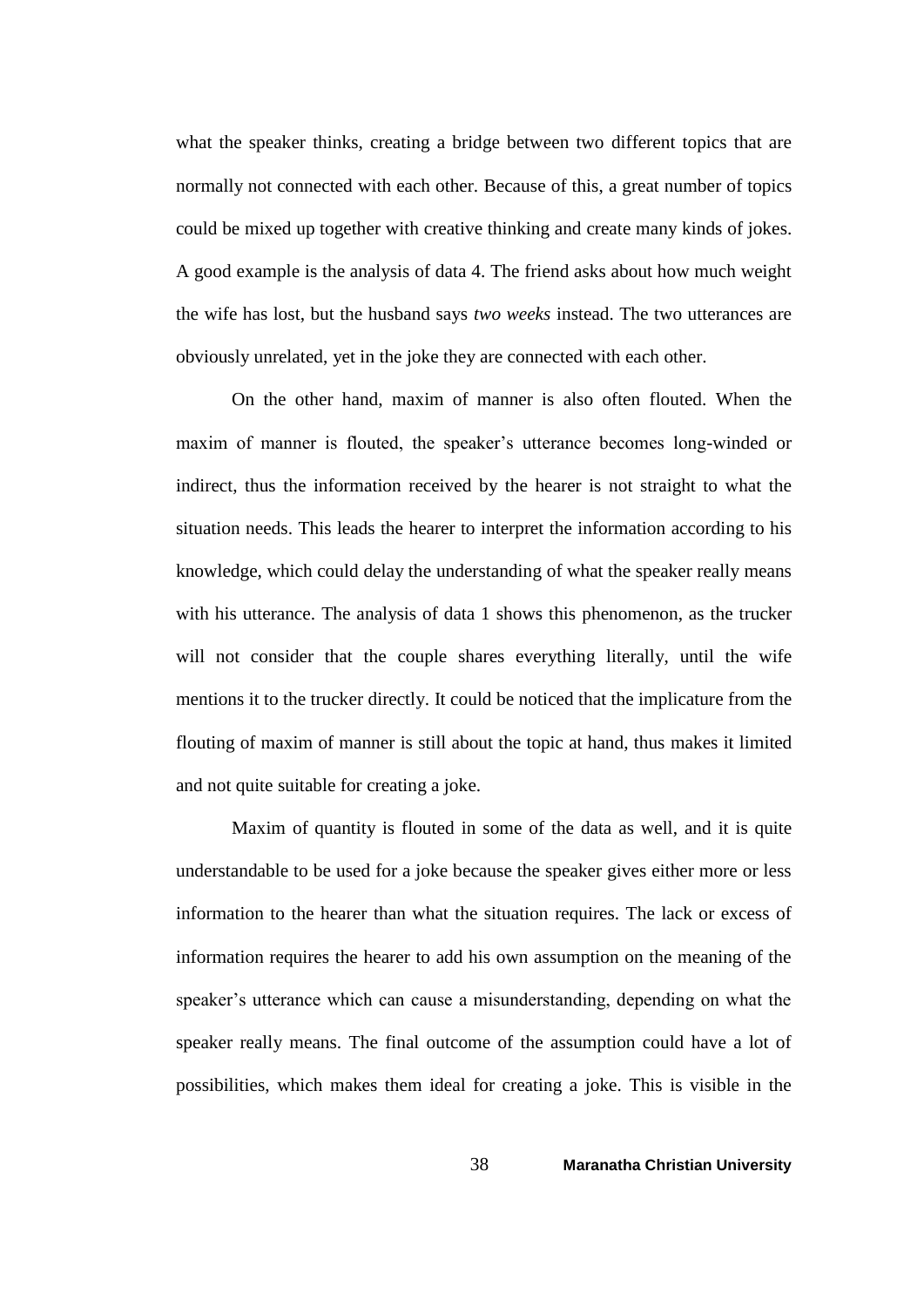analysis of data 9, as the husband wrongly assumes that the 'ten' the wife mentions refers to her age, while what she refers to is actually her dress size.

Maxim of quality is the least flouted, and it is because the flouting of maxim of quality has very limited outcome compared to the flouting of other maxims. The flouting of maxim of quality is basically the opposite of what really happens in the current situation, thus making an implicature predictable. The analysis of data 16 shows this clearly, as the man is definitely not dead, yet he claims that he is. The minimal possibilities affect on what topics can be used, and because of this the flouting of maxim of quality is rarely used for a joke.

Aside from flouting the maxim, no other kinds of unobserved maxim is found in the analysis. Unlike flouting the maxim, in violating the maxim the speaker has the intention to mislead the hearer, and thus not the whole truth will be spoken in the speaker's utterance. Because of the violation, any implicature is also avoided, and no joke will be created. As for infringing the maxim, the nonobservance of the maxim is not done intentionally, since the speaker has imperfect linguistic performance. Since it is unintentional, there is no implicature intended in the speaker's utterance, which means there will not be any jokes. Meanwhile, in opting out the maxim, the speaker fails to observe the maxim on purpose due to his refusal to cooperate with the hearer. With the lack of cooperation, the conversation itself is abruptly ended, thus it is impossible for any implicature to exist for creating a joke. Lastly, in suspending the maxim, there is an understanding between the speaker and the hearer beforehand on the situation, preventing any implicature to exist. Without any implicature in the first place, no joke will be created.

39 **Maranatha Christian University**